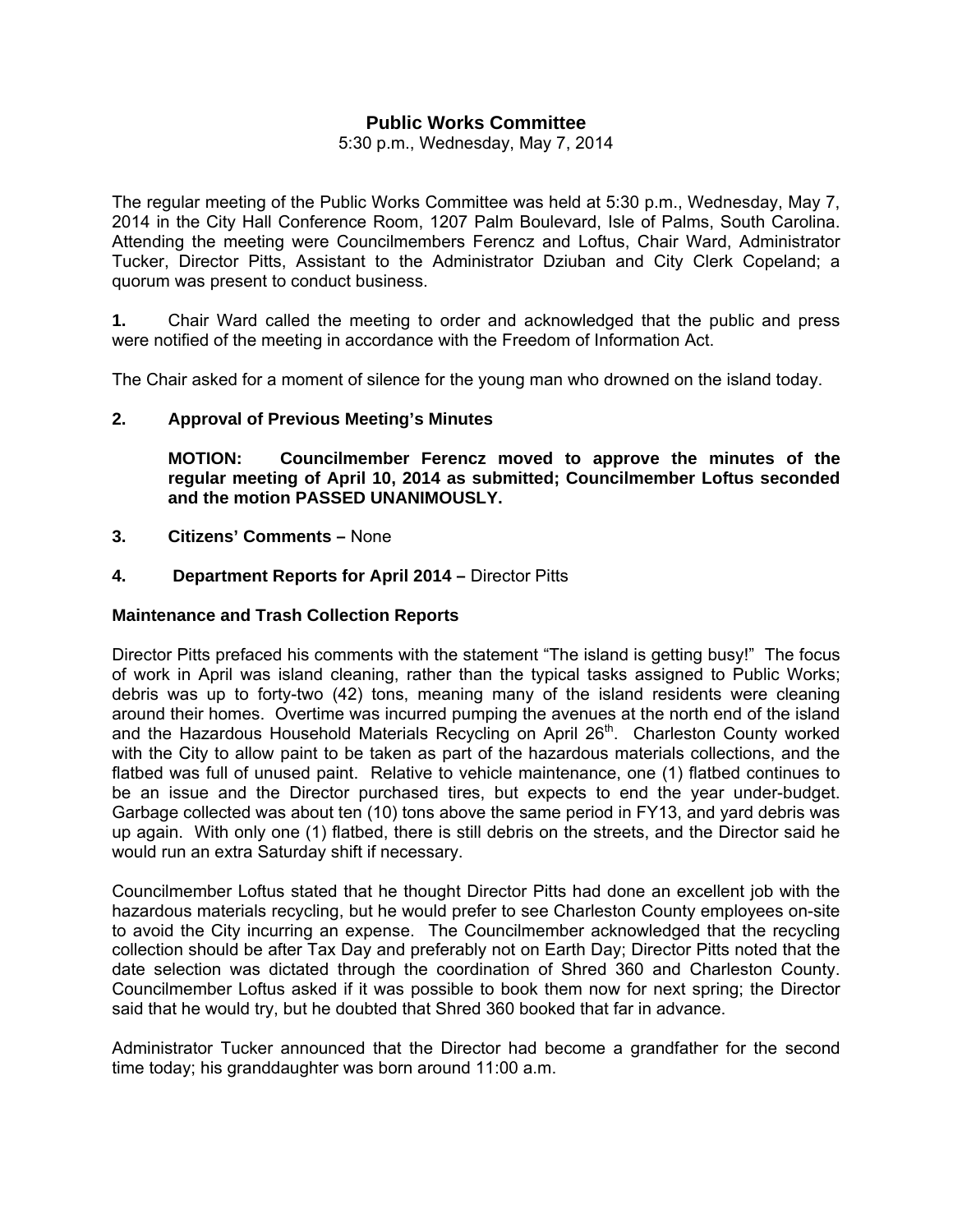Public Works Committee May 7, 2014 Page 2 of 15

Administrator Tucker related receiving a phone call from a Mrs. Sims who was coming onto the island about 3:00 p.m. or 4:00 p.m. when she witnessed CDL driver Rob Graham basically saving the lives of a lot of people with his actions driving the garbage apparatus. Mr. Graham was returning from the yard via Hungryneck Boulevard; a woman was driving in the wrong direction on Hungryneck and there was a line of traffic behind Mr. Graham. He was able to stop and avoid hitting her and get her stopped; she was completely turned around from where she needed to be. In addition, he got her vehicle turned around and get her headed in the right direction. According to Mrs. Sims, he was barely able to stop; if he had not been able to do the job that he had done, it probably would have been a three (3) or four (4) car serious pileup. One of the vehicles was a completely filled concrete truck. Director Pitts will write this up, recommending some type of recognition for Mr. Graham, but Mrs. Sims went on-and-on that it was "nothing less than miraculous what he had done."

### **5. Old Business**

# **A. Review of FY15 Capital and Operating Budgets**

Administrator Tucker commented that the "pink" budget in meeting packets includes all of the changes made by the Ways and Means Committee. On page 1, all of the transfers-in agreed to are listed; those that are new to FY15 are distinguished by shading. The number has been refined for business licenses to reflect the increase to off-island businesses; the forty thousand dollars (\$40,000) allocated for BSOs has been removed since it will be reflected in the five percent (5%) increase from the County in Municipal Accommodations Taxes.

The Administrator stated that the County was recommending for the City to use funds in excess of the forty thousand dollars (\$40,000) for BSOs and the expense for beach recycling toward the Front Beach restrooms. Administrator Tucker has countered to them that the City appreciates the suggestion and it will be conveyed to Council, but that the City's policy-setting body would be expecting more fiscal support for the public restroom than that. The City could do that, but it would take a long time to accumulate the necessary funds.

Councilmember Ferencz asked for clarification on the fifty-five hundred dollars (\$5,500) spent in FY13 and the FY14 budget of almost twelve thousand dollars (\$12,000)'; Councilmember Loftus explained that the BSOs did not all start at the same time and that the City had a difficult time finding people who qualified. The Administrator opined that the number of BSOs went from four to six (4-6) between FY13 and FY14; the budget reflects them all coming on board at the same time, but that seldom happens. Councilmember Ferencz questioned the amount spent in FY14 to a budget of sixty-five thousand dollars (\$65,000) for FY15; the Administrator responded that the figure includes wages and benefits for the BSOs.

Other changes include the accounting adjustment that will appear throughout the budget as a reduction insurance expense.

The Administrator reported that no changes were made to Capital Projects and Special Projects for the Public Works Department at the Ways and Means meeting.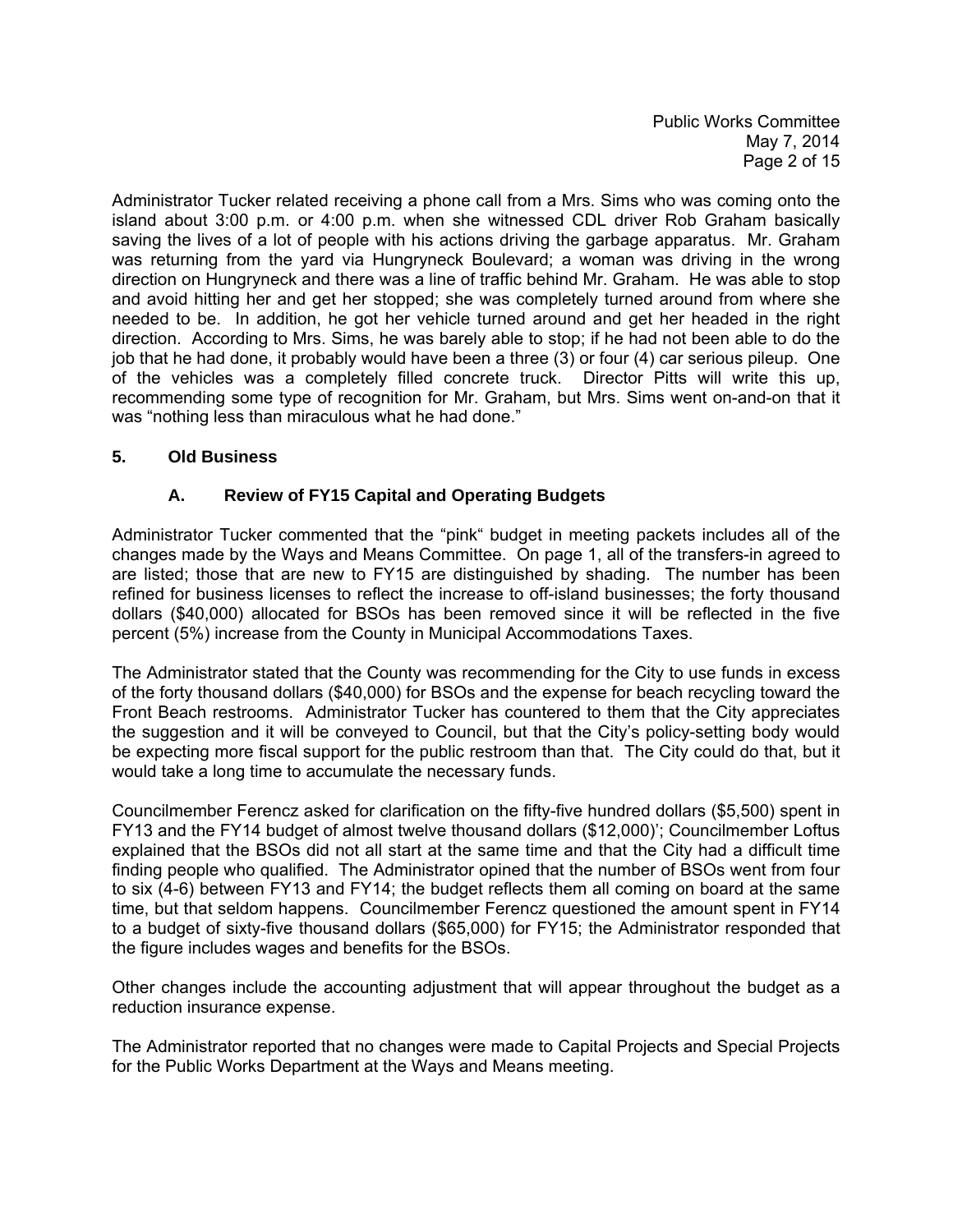Councilmember Ferencz recalled Council's decision to abandon leasing programs for capital assets and to pay for the assets as the purchase need arrives; the Councilmember asked what amount was projected to go into the reserve in the FY15 budget.

Administrator Tucker went to the fund balance roll-forward schedules and directed attention to the first column entitled "Assigned for Capital Projects," which shows that the amount to be added in FY15 as five hundred seventy-seven thousand three hundred thirty-three dollars (\$577,333). The Administrator explained that the amount fluctuates because the schedule modifies each time an asset is replaced.

Chair Ward stated that he thought it was a good idea when originally proposed, but he voiced his concern that the City can afford to continue to put aside such large sums of money; he noted that, in two (2) years, the fund balance has gone from two point two million dollars (\$2,200,000) to six hundred twenty–two thousand dollars (\$622,000). The Chair said that the process must stop because he is not resigned to a tax increase next year. He continued that older residents of the island on fixed incomes who are still concerned about the increases in flood insurance do not need a tax increase. He commented that Council must repeat this year's process of questioning things in the budget; as he remembered, the Hospitality Tax fund is projected to have a fund balance of fifty-one thousand dollars (\$51,000) at the end of FY15. In total, tourism funds are being reduced by five hundred eighty-nine thousand dollars (\$589,000). The new firefighters are going to cost the City four hundred forty thousand dollars (\$440,000); in the debate over these additional firefighters, Chair Ward remembered asking where the money was going to come from to pay them in the future, and the answer he was given was that staff will find it, it is not going to have a major impact. He voiced the opinion that the FY15 budget needed further cuts; he stated that he has measures that he will put on the table for Ways and Means to consider to keep the fund balances strong.

Administrator Tucker explained that the money being put into the reserve for future purchases is money that is being saved; it is not going away. The money is there to use when these items roll forward for replacement, or not to use and to defer the purchase if possible. She reiterated that the money is still there; the City has fund balance that has flexibility because it is not committed to anything, and then there are funds that are savings that has been assigned with the hope of not going into debt to purchase the "big ticket" items, such as fire trucks, garbage apparatus and radio replacements.

According to the Administrator, operating expense is the thing that most effects property taxes; where the capital side comes into play is that the City needs the positive end result in any given to be able to capitalize the capital fund. That being said, the City always hopes to operate leanly so that money is leftover at the end of the year to move forward into the capital budget or the Disaster Recovery Fund or whatever is the will of Council.

Chair Ward asked how much four hundred forty thousand dollars (\$440,000) would equate to the millage rate; Administrator Tucker responded that equals amount equals about two (2) mills.

Councilmember Ferencz voiced a lack of understanding that one hundred eighty thousand dollars (\$180,000) is being taken from the General Fund to go to Capital Projects in the FY15 budget when, at the same time, the City is tapping into tourism funds by nearly six hundred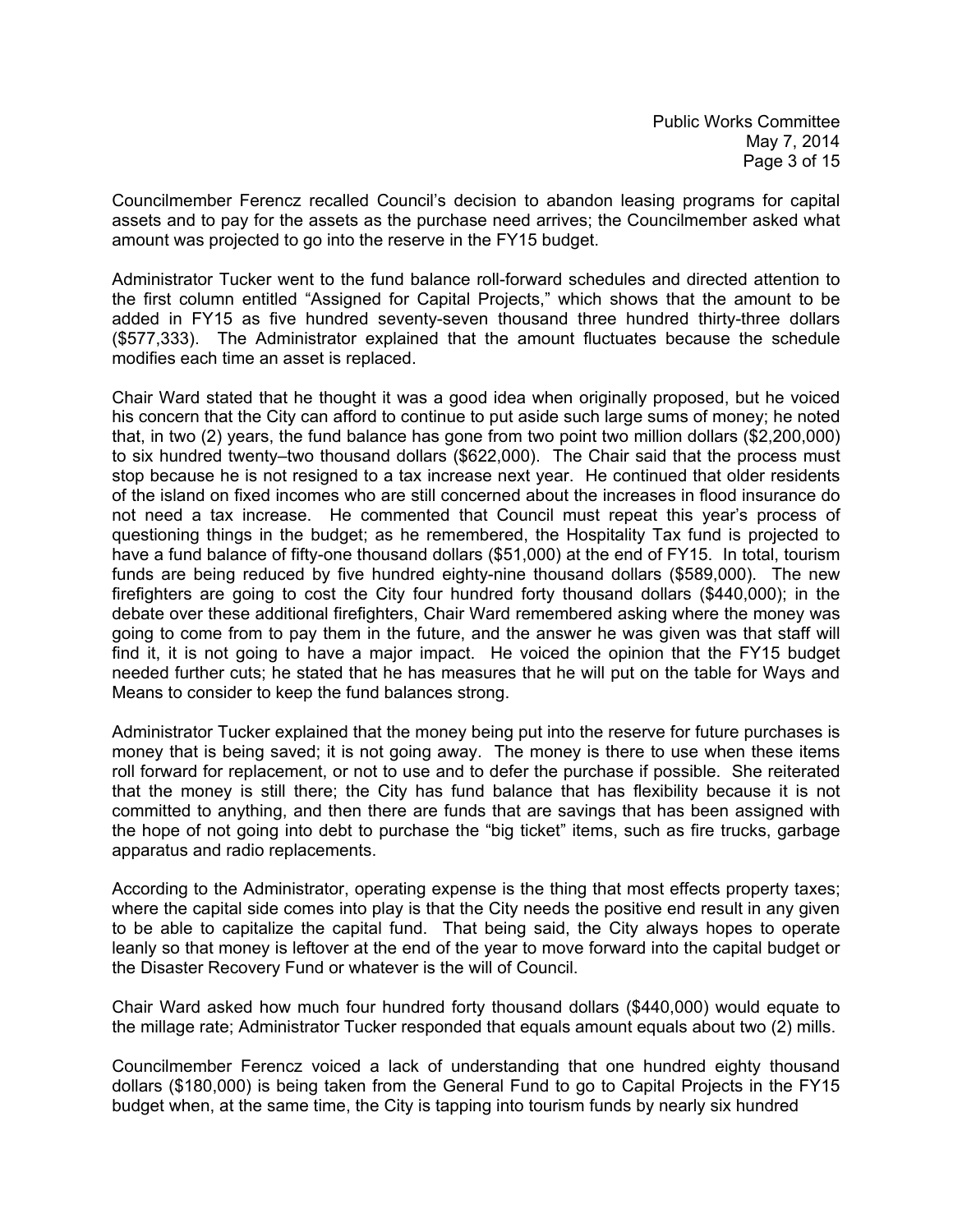thousand dollars (\$600,000). The Councilmember questioned how to justify that to the taxpayers on the island; the one hundred eighty-thousand dollars (\$180,000) could pay for the new firefighters.

Administrator Tucker responded that the City tries to maintain the Capital Projects Fund at a level to fund what the City typically has in expenses in any given year on the capital side; the goal is to keep a balance of about one million dollars (\$1,000,000) available in the Capital Projects Fund. The projected FY15 ending balance in the Capital Projects Fund is one million four hundred thirty-six thousand eight hundred dollars (\$1,436,800). The staff typically runs a schedule year-over-year to determine what is needed to fund capital expenses.

Councilmember Ferencz continued that, if the City decides to spend less on capital, operations are impacted because the positive at the end could go into the General Fund. The Councilmember expressed the opinion that she is not sure that the City can continue to spend that much on capital to prevent the City from the enacting a millage increase. Some of the capital expenses are equipment, but anything that is not a safety issue needs to be examined carefully. Councilmember Ferencz commented that the City has such fixed costs on the operating budget that capital should help operating, rather than operating helping capital.

The Administrator said that part of the balance is trying to position the City so that it does not have to borrow money, and, in order to do that, the City has to look at the long range plan for the replacement of essential equipment. The City cannot stop replacing garbage trucks when they wear out because there is always garbage to be picked up; therefore, if the City is projecting when to replace things, the City must keep a reservation of fund balance to do that at the time it comes up for replacement. Administrator Tucker stated that staff is receptive to any ideas to try to improve the situation; she added that it is always a challenge to try to find the right balance between the support from the tourism funds, keeping the tourism funds healthy, not having to borrow to purchase capital items. The Administrator acknowledged that this is a challenging budget year and it is not going to get any easier.

Referencing the parking management plan and the wayfinding sign initiative, Councilmember Ferencz stated that the City has been funding them for three (3) years. When the City has money in a special project, like the Stantec projects, and, at the end of the budget year, money has not been spent in that project, yet additional funds are budgeted for the next year, the Councilmember asked what becomes of the money left at the end of the year.

Administrator Tucker responded that the money does not go away; it stays in fund balance. The City is not adding to the amount it anticipates spending; it is re-budgeting the money that was remaining and additional money that is budgeted.

Not moving one hundred eighty thousand dollars (\$180,000) into the Capital Budget in FY15 means that the fund balance in Capital Projects is going to toggle below the level of fund balance that the City likes to keep in the fund.

Councilmember Ferencz repeated "like to keep" and added, but do not have to keep.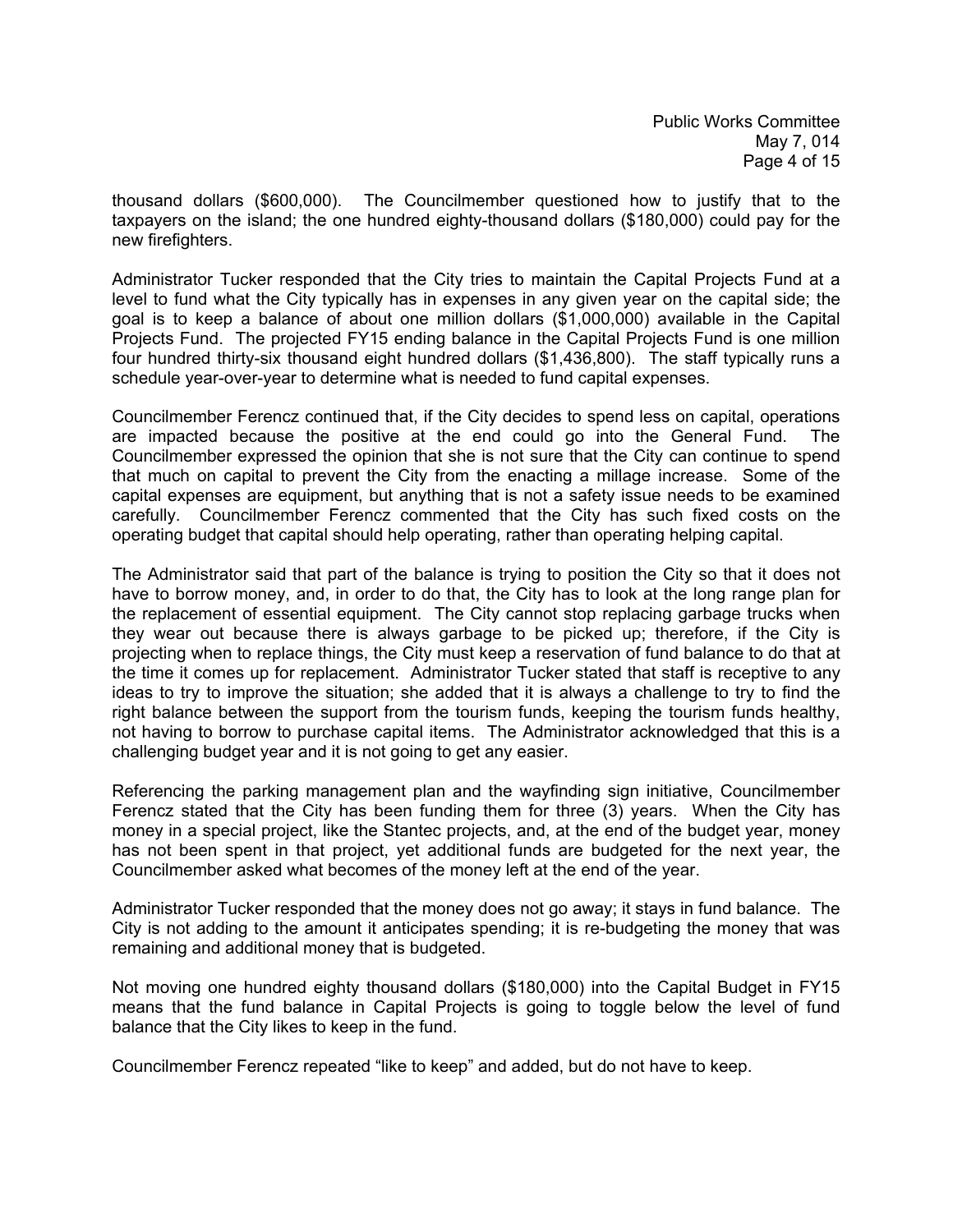The Administrator continued that it is a practice based on historical knowledge of what the City's needs will be.

Chair Ward recited previous year-end fund balances and stated that the fund balance over recent years has been significantly higher than one million dollars (\$1,000,000). In his opinion, that is not a good trend; the Chair noted that all fund balances are going down.

Administrator Tucker agreed that fund balances are decreasing, but she cautioned the Chair to always look at that trend while adding back in the savings because the money is still there. The money has been set aside until the time comes to spend it.

The Administrator recalled last year, when the schedule of reserves was presented, staff said then that it could be that the schedule needs to be adjusted over time; it could be more ambitious then it needs to be.

Councilmember Ferencz indicated that she would find it difficult to explain to a resident that property taxes are going to increase when the City is saving such large sums of money to be used later. The Councilmember added that she was not advocating ending the process, but suggested assigning what is absolutely needed.

Councilmember Loftus indicated that the City has been trying to stay firm with a replacement schedule, but, in his opinion, goods are made much better today than in the past and an opportunity for relief is to be more flexible with the replacement schedules. He noted that Sullivan's Island is replacing a fire truck that is twenty (20) years old, but the City replaces them at fifteen (15) years. The Councilmember stated that he would only want to support a tax increase only if there is a dire need.

Councilmember Loftus moved away from the capital budgets to voice his concerns over the fact that, since 2007, the operating budget has increased from six point two million dollars (\$6,200,000) to over nine million dollars (\$9,000,000), a forty-five percent (45%) increase, which is twice the rate of inflation. If the City is spending over inflation rates, he asked what is the money being spent on, where the City is headed and if the City is making any sacrifices. Councilmember Loftus took this opportunity to praise Director Pitts for the "phenomenal job" he does managing money in his department. He referenced the fact that non-capital tools has increased one hundred seventeen percent (117%) in a five (5) year period.

In regards to the increase in non-capital tools, Administrator Tucker explained that the City changed its capital threshold from one thousand dollars (\$1,000) to five thousand dollars (\$5,000); therefore, things that used to appear as replacements in the Capital Plan are now expensed in operating non-capital tools, accounting for much of the increase.

Councilmember Loftus then asked what factors have influenced the increase of forty-seven percent (47%) to maintenance; the Administrator stated that the older equipment gets the increased maintenance it requires, and this line is affected when items go out of warranty.

Councilmember Ferencz summarized the discussion noting that the City should investigate whether it can afford to continue to put away as much into savings and it does now and, in this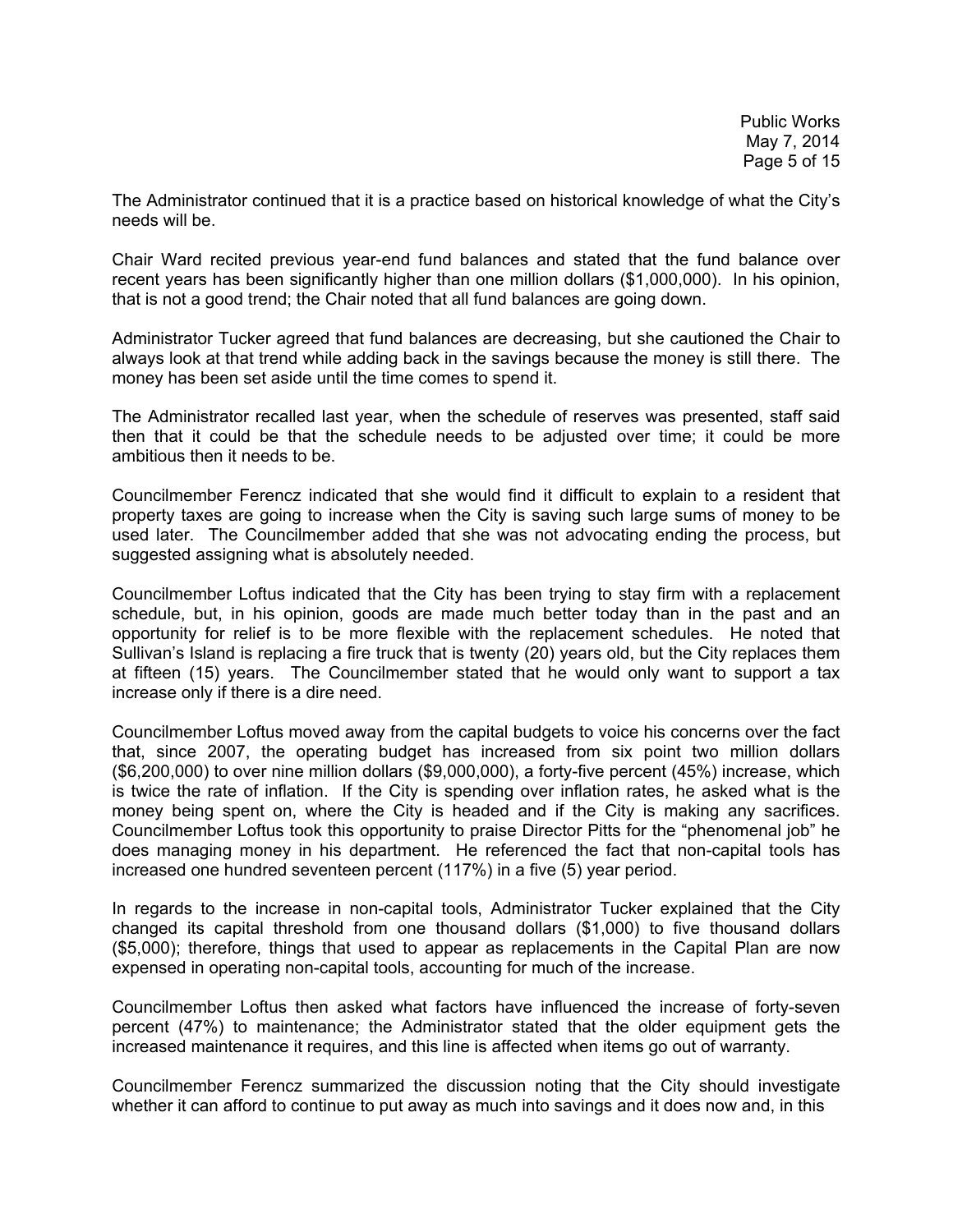current year, look at whether the City can afford one hundred eighty-thousand dollars (\$180,000) going to Capital Projects from the operating budget.

Administrator Tucker recalled that, as the number was being developed, the Treasurer had looked at what would be anticipated for FY16, either deferred from FY15 or roll forward on the Capital Plan, looked at the fund balance schedule for the impact on the Capital Projects fund and arrived at the figure in the budget.

Councilmember Ferencz stated that she planned to work very hard at the end of FY14 to have no money put into the Capital Projects fund, but to keep it in the General Fund because the City's fixed costs have risen dramatically.

Councilmember Ferencz stated that she was very surprised to learn that the City planned to spend one hundred seventy-five thousand dollars (\$175,000) at the marina; she questioned that the City could afford it in FY15. In her opinion, this action was pushing the City to a millage increase. The Councilmember stated that she understood if a referendum to improve the marina generated a millage increase; taxpayers could decide whether they wanted to see such improvements enough to increase their taxes. To have a millage increase because the City is not "tightening [the City's] belt" will be a hard sell.

The Administrator commented that she tries to avoid the idea of just a millage increase because there are other ways the City can increase revenue. Part of the problem with the operating expenses up against the City's revenue sources is that the City's expenses have been going up every year, and the City has kept revenues relatively stable every year. The only way staff has been able to make that work is by rolling in fund balances from other funds to support the General Fund budget.

In the Administrator's opinion, if the millage had gone up by the CPI annually, which is available for the City to do, the City would probably not be in this condition; the City would have seen a gradual increase in revenues at the same time expenses were increasing. Historically, the policy-making body has taken the position of no tax increase; what that has done is that noncontrollable expenses have continued to escalate and revenues have remained stable. Now the City has reached a point where the options to keep it that way are limited without finding additional revenue sources, some of which were adopted at the budget workshop.

Councilmember Loftus recited that increases to operating expenses occurred for several years and concluded that sometimes the City just has to say no. He remarked that advertising expense has increased by forty-five percent (45%); he stated that he does not think the City should advertise changes in garbage pickup days; the information should be on the website and message boards. He noted that *The Moultrie News* only covers one-third (⅓) of the island, but the Recreation Department advertises its activities there.

The Administrator commented that the Recreation Department ads are primarily for events which are sponsored by the ATAX Committee; therefore, do not affect the operating budget. In addition, certain ads that the City runs are required by state law, and the law is very specific, stating "in a newspaper with daily circulation serving the region," which puts the ads in *The Post and Courier.* If there is a need, ads also appear in local weekly and bi-weekly newspapers.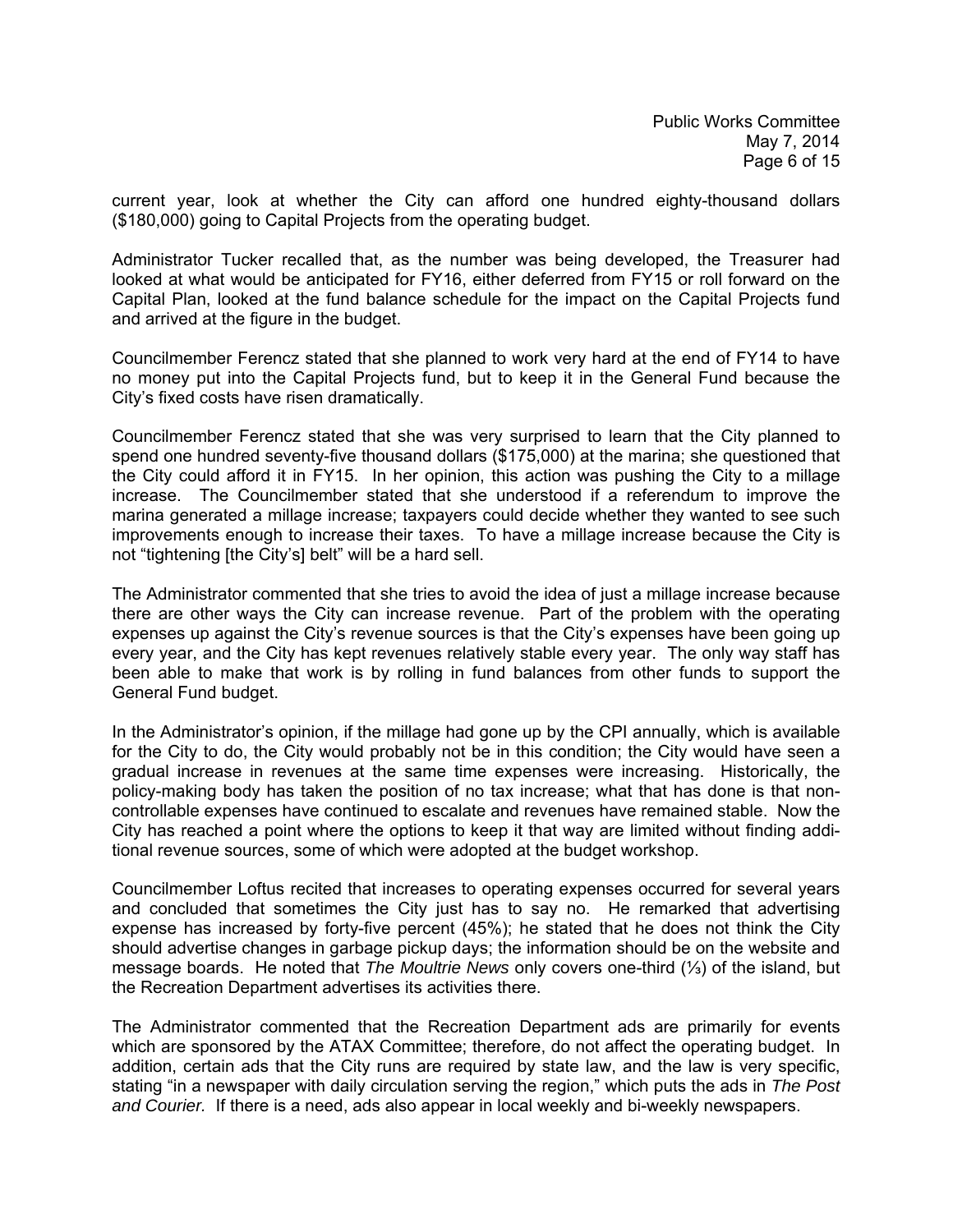Administrator Tucker indicated that she thought that advertising expense could be reduced by a couple thousand dollars (\$2,000).

Other accounts that have seen large increases are employee training up fifty-six percent (56%) and miscellaneous up ninety-seven percent (97%); the Councilmember stated that he would like to see details on these accounts.

The Administrator explained that this is not just a pool of money for each department to use if they run over-budget on another expense line. Expenses are assigned to this category when they do not fall into any other category in the budget, and they are items that the City repeats year after year; in General Government, items included in this line are the employee recognition program, Safety Sweepstakes program, the Charleston Chaplaincy, Holly Reynolds for Island Shore Birds, the annual appreciation event, and employee morale and incentive programs, and items like water and coffee for the office.

Councilmember Loftus asked what has happened between 2011 when the figure was twentyone thousand dollars (\$21,000) and 2014 when the amount was forty-three thousand dollars (\$43,000). Responding, Administrator Tucker reported that in two or three (2-3) years, ten thousand dollars (\$10,000) was not budgeted for holiday party and went back into the budget last year.

Chair Ward noted that transfers-in to balance the General Fund have doubled – a one hundred percent (100%) increase.

According to Councilmember Ferencz, the Committee's frustration is from seeing what is looming ahead and knowing that they have done everything possible in the FY15 budget to avoid it, by "tightening the belt" as much as possible and thinking out of the box; in her opinion, one (1) way to do that is with the savings for future purchases.

The Administrator commented that one thing the budgeting process for this year brought out is everyone's anxiety for next year and that everyone is thinking about what they can do this year so that next year a balanced budget can be achieved in a way that is acceptable to all. She reiterated that, by not taking the CPI every year, a big gap develops.

Chair Ward related a conversation he had with Perrin Lawson of the CVB where he learned that the City's payments to the CVB have increased from two hundred fifty thousand dollars (\$250,000) to four hundred sixty thousand dollars (\$460,000) based on what the City is bringing in from State Accommodations Taxes.

Administrator Tucker said that this is one (1) of the reasons staff has advocated using those funds because tourism funds are steadily increasing.

Councilmember Loftus reiterated that the City is spending at double the inflation rate.

The Administrator stated that the comments she hears from residents is that they want more services, not less, so it becomes a challenge to ratchet down expenditures in the budget and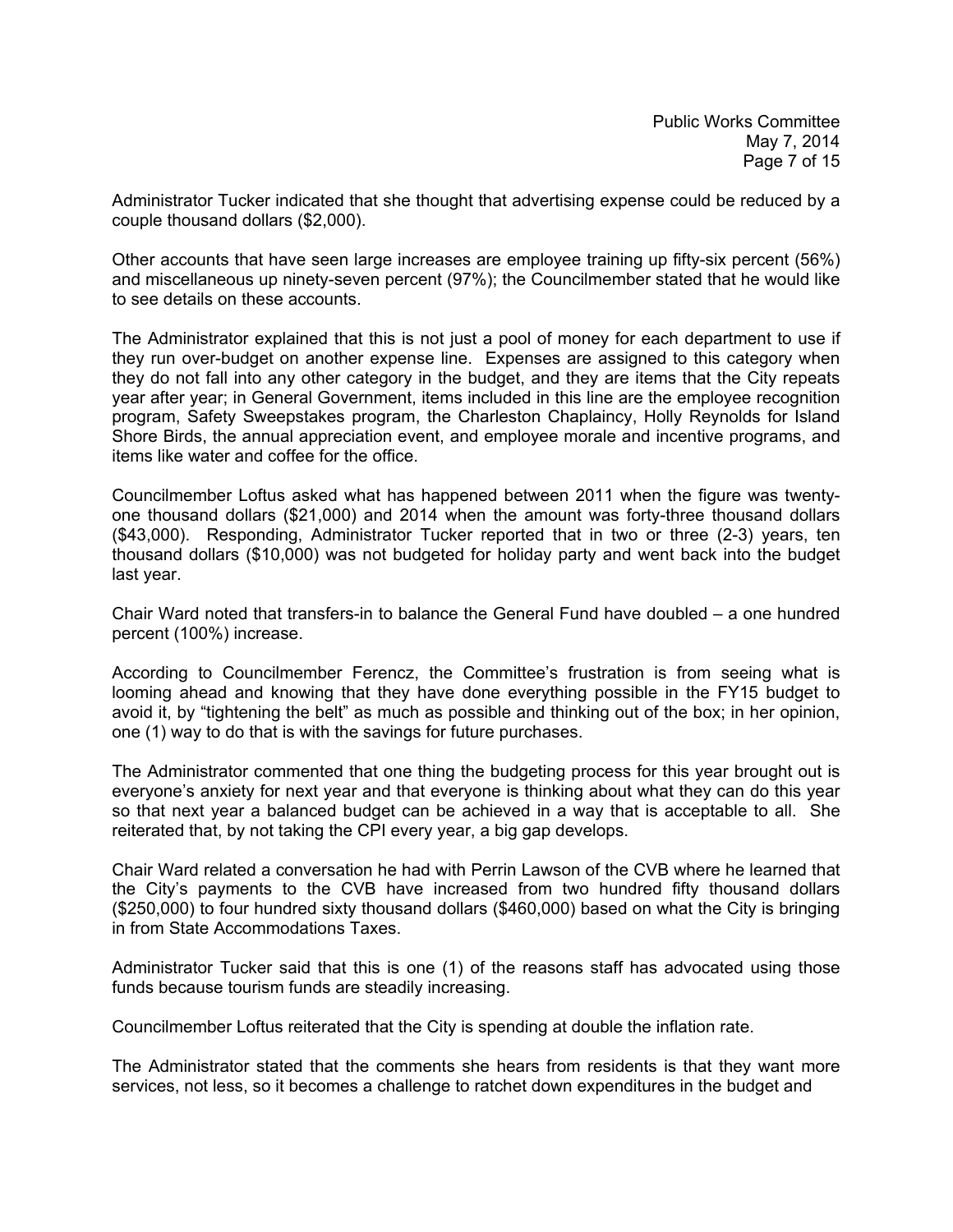still be responsive to things are discussed as needs, such as replacing the public restrooms and lighting at Front Beach.

Chair Ward asked the Administrator to give him examples of what residents want the City to spend more money on. The Administrator responded that, earlier in the day, there had been a request for more public art and that the Chair had indicated at another time that residents would like to be able to use the pier that is privately owned.

The Administrator continued that she hears "it would be nice if the City would . . ." or "it would be nice if you would improve the marina; you guys have basically done nothing to it since the City bought it." Administrator Tucker indicated that her typical response is, "With sufficient resources, the City is able to accomplish whatever everybody wants, but there has to be sufficient resources."

Chair Ward stated that there is anxiety now and that the City must change its direction. Councilmember Loftus brought up a good idea with extending the life of vehicles, for example, and Councilmember Ferencz has made a good point about the proposed addition to the Capital Projects Fund. He added that he will do all in his power to stop the depletion of fund balances.

Administrator Tucker summarized what she would be taking from the discussion as (1) a general anxiety about the future of the City's ability to successfully budget and meet expenses, (2) an examination the savings schedule by not saving as much and looking at pushing out some items so they are not replaced as quickly, and (3) justification for the amount proposed to transfer-in to Capital Projects.

Chair Ward calculated the personnel and benefit costs for the Fire Department as two point one million dollars (\$2,100,000) and for the Police Department as one million five hundred sixty-one thousand dollars (\$1,561,000).

Councilmember Loftus asked what else could be done to the FY15 budget to position the City not to have a bigger problem for FY16, i.e. more money needs to be cut from the FY15 budget.

# **B. Consideration of NPDES**

Administrator Tucker recalled, from the Ways and Means meeting, that there were several items in different sections in the budget related to the Public Works site; at the time, the Administrator asked that no changes be made to those numbers because Director Kerr and Pitts were working "to get a handle on the project" so that a new budget could be prepared. The goal tonight is better budget placeholder which will appear in the new budget for Ways and Means.

In addition, the Administrator believes it to be important that the Committee understand the problem the City is facing in this project. The City has two (2) concerns related to the reconfiguration of the site:

 1) The safety concern from trucks turning into the site at the busiest intersection on the island at 14<sup>th</sup> Avenue and Palm Boulevard and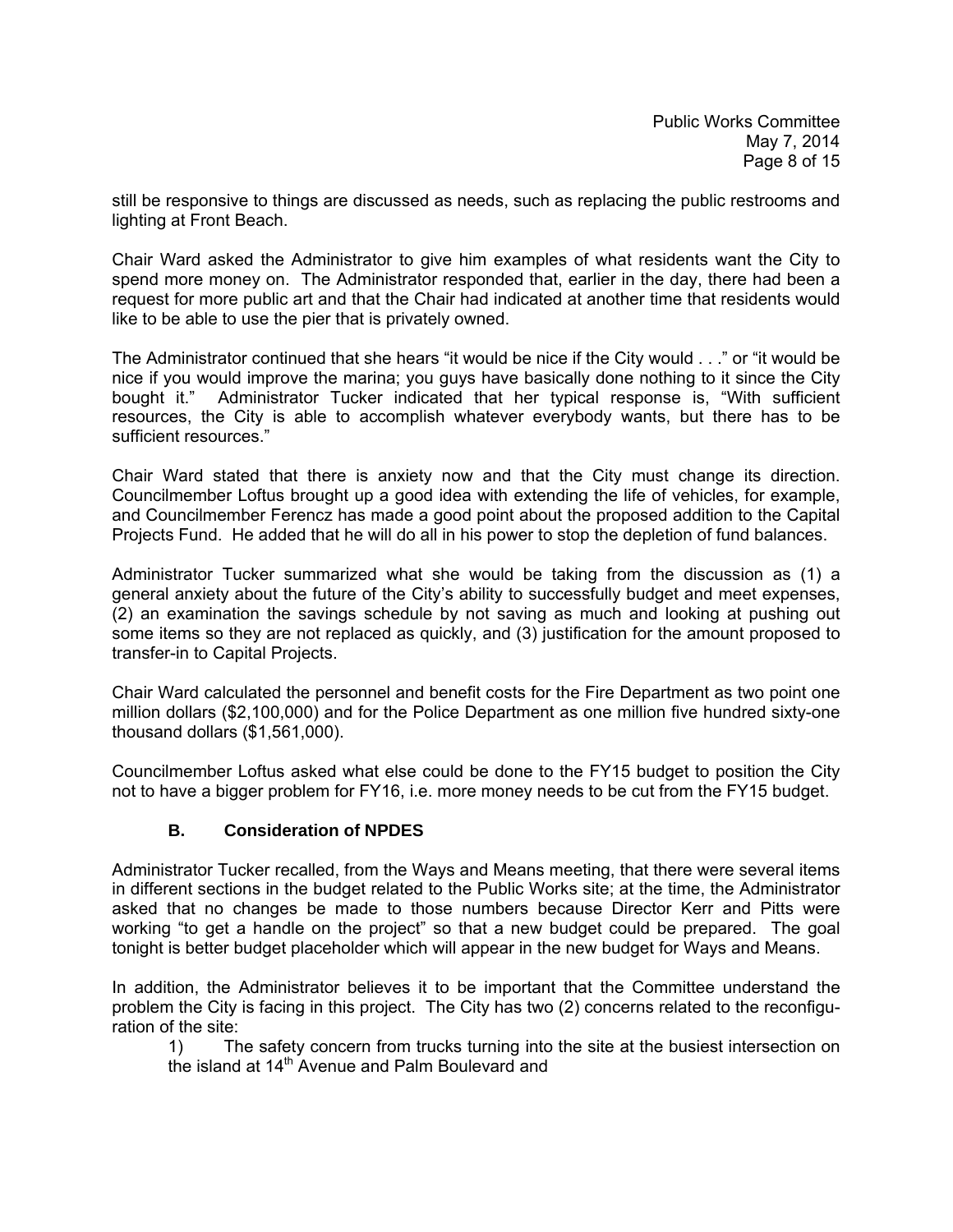2) The City is out of compliance in two (2) areas and, once actions are taken to be in compliance, it will affect the ability to move around on the site as well, depending on what the City decides to do.

The Administrator explained that the City is out of compliance with the National Pollution Discharge Elimination System (NPDES), which governs stormwater runoff, basically saying that things should not be done to cause pollution the country's waterways, oceans, creeks, etc. The City is part of an NPDES program with Charleston County that regulates it for the City; the stormwater fee on tax bills is paid into a pool of money at Charleston County to make improvements to avoid the pollution of the waterways.

At the Public Works site, the garbage apparatus are washed and the runoff spills into the drainage system and into Hamlin Creek; it is not treated in any way. Some changes have been made to that problem, i.e. the use of more environmentally friendly detergent, but, based on NPDES regulations, the runoff should not be going directly into the creek, but be treated or filtered in some way first. This is one (1) way that the City is out of compliance.

The second issue is that the City collects "white goods," which are washers, dryers, refrigerators, etc. that breakdown in people's homes; these items are typically stored on-site until there is a sufficient quantity to take to the landfill. Currently, when it rains, the rain water runs over these appliances that could contain harmful chemicals, such as freon, that leeches out into the rain water which also flows directly into Hamlin Creek.

For the "white good" storage and truck wash-down the City is out of compliance with NPDES rules, but no one can tell the City to what kind of risk it is exposed. For the sake of the environment, all would agree that the City should alter its process and do something different. In terms of enforcement, the City does not know whether the EPA will go to the site tomorrow and fine the City or whether that is a long-shot and would never happen or, if the City is fined, how much that fine might be. The City, therefore, must come into compliance on these two (2) issues.

Compliance forces the issue of access depending on which option the City chooses for compliance; the handout headed "Public Works Site – Goals and Strategies" offers seven (7) possibilities for coming into compliance. (A copy of the information contained in meeting packets is attached to the historical record of the meeting.) The options for washing the trucks are:

- 1) Take trucks to the Mount Pleasant wash site;
- 2) Take trucks to the County wash site;
- 3) Take trucks to a private wash site;

 4) Install a roofed structure with a water filter system tied into the public water drainage system; and

 5) Install a roofed structure with a water filter system tied into the public wastewater system.

Options for dealing with the runoff from "white goods" are: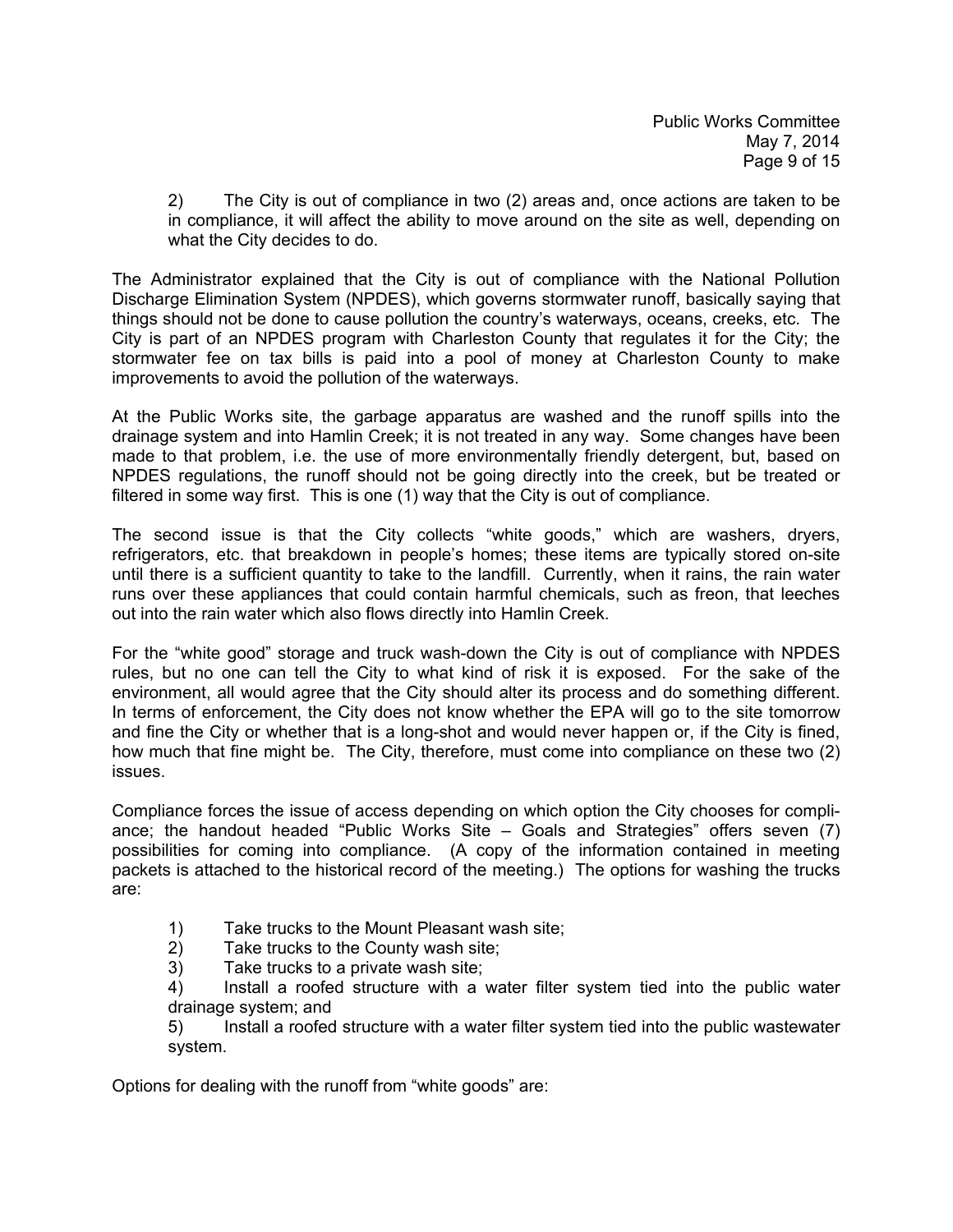6) Install a roofed structure to keep stormwater from running over the "white goods;"

 7) Reorganize the existing storage bays of the Public Works site to create an area within the existing building to store "white goods."

Pros and cons for each option are presented in subsequent pages. For both the truck washdown and the "white goods" storage, a complication for the City is that they both require a roof over them because rain water should not be going into the filtration system; therefore, the City is looking at potentially two (2) new roof structures which complicate trucks negotiating the site.

The positive side for constructing a roof structure and filtration systems are that they do gain the City compliance with NPDES regulations and the Public Works Department continues to operate very similarly to the way they do now. The expense associated with the roofed structures is two hundred fifteen thousand dollars (\$215,000); one hundred eighty thousand dollars (\$180,000) may be eligible for reimbursement from NPDES funds, and the remaining thirty-five thousand dollars (\$35,000) is a City expense.

Responding to Councilmember Loftus' question, the Administrator stated that the City has been unsuccessful in its attempts to get from Charleston County the total dollar amount in the City's NPDES pool. She stated that staff will continue to persevere. Administrator Tucker expressed the opinion that there is a significant sum of money in the pool and that she does not think this project will make a serious impact on that pool.

When asked whether the Administrator was confident that the City could get the NPDES funding, the Administrator replied that the County has said to create the plan that the City wants to execute, and they, Charleston County, will tell the City how much is reimbursable from NPDES. Staff is estimating based on what it knows is expense related to coming into compliance, but the Administrator admitted that she could not guarantee that the City would be reimbursed one hundred eighty thousand dollars (\$180,000) from NPDES funds.

Since Charleston County has been assisting City staff in figuring out exactly what needs to be done, they have made it clear that anything that might be attributable to, for instance, the reconfiguration of the access way to resolve issues within the site, they will not see that as contributing to the positive environmental change.

Since the City will have a new discharge, it will have to pay an annual Industrial Discharge Permit fee to DHEC in the amount of twenty-seven hundred dollars (\$2,700).

The other option is to go with the roofed structure and to put the drained material into the IOP Water and Sewer Commission's waste water treatment system for them to treat it; this is being pursued with them and would cost the City approximately fifty-five thousand dollars (\$55,000) with nothing reimbursable from NPDES funds. The City is still faced with difficulty negotiating the site, and the City would have to persuade the Water and Sewer Commission to take it, accompanied by a bill and sewer bill for the treatment of this material.

Councilmember Ferencz asked for clarification about why NPDES funds would not be available for this option; the Administrator responded that, since the City would not be doing the discharge filtration system, the work would not be NPDES eligible.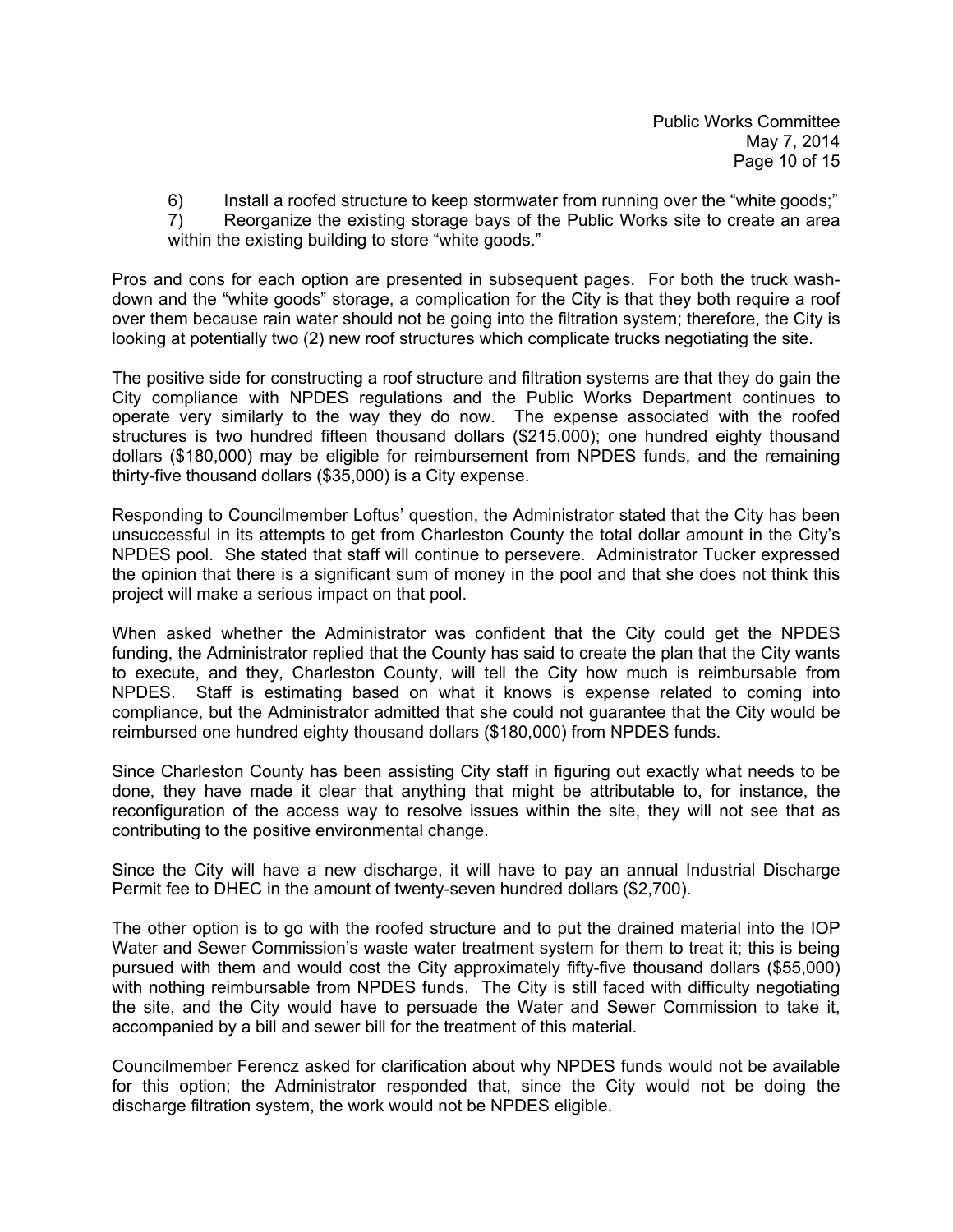Administrator Tucker noted that, until the City selects a plan and submits it to Charleston County, the City is making its own determinations about what would and would not be eligible.

Director Kerr stated that some odd determinations have been made by Charleston County, but it has all transpired over the phone with an engineer; for instance, they will not fund the building that is necessary to keep the rain water out of the drain, but they will fund everything within the building.

The roofed structure to cover "white goods" is also not expected to be covered by NPDES funds. Again, once any kind of roof is constructed that garbage apparatus must maneuver around, a mechanism is necessary to minimize the number of times the vehicle must be backed up and do three-point turns.

Councilmember Ferencz asked whether the "white goods" had to be stored at the Public Works site, or was there a way to get rid of them and eliminate storing altogether. Additionally she asked whether the City picked up "white goods" as a courtesy to residents or was the City required to pick them up.

The Administrator said it has always been the City's practice to pick up "white goods" from the side of the road. The pickup of "white goods" comes in clusters, but a month of pickup may results in only one or two (1-2) appliances, which make a trip to the landfill most inefficient.

Director Pitts informed the Committee that, if an appliance is kept just overnight, it must be covered.

Councilmember Loftus asked what would happen if the City did not do this piece of the project. The Administrator said that she does not have any experience with NPDES fines, but, based on her experience with being out of compliance with wastewater treatment, a consent order is entered into that states that the entity must come into compliance by "X" date, and, if the entity does not, the fine will be ten thousand dollars (\$10,000) per day until the entity is in compliance.

The option for reorganizing the storage bays at the Public Works site to house the "white goods" is problematic in that the bays are already full; according to Director Pitts, items stored there include the kiosks, the pooper-scooper inventory, a generator, an orb, the lighted Santa and the Department's four-wheeler. To use this space for "white goods" will require a new access road and security gate.

The Administrator's goal for this meeting was to ensure that the Committee fully understands the problem the City is facing; she noted that she does not know which option the City will ultimately do in FY15 to come into compliance. For the FY15 budget is to modify the budget to accommodate expense and revenue to come into compliance and, over the year, figure out the most cost-effective way to achieve compliance on the site and allocate money accordingly.

In the current version of the budget, one hundred forty thousand dollars (\$140,000) shows as revenue from NPDES; staff would like to increase that to one hundred ninety thousand dollars (\$190,000). The total project costs would show a net increase of seven thousand one hundred thirty dollars (\$7,130) with a total project cost of two hundred eighty-three thousand one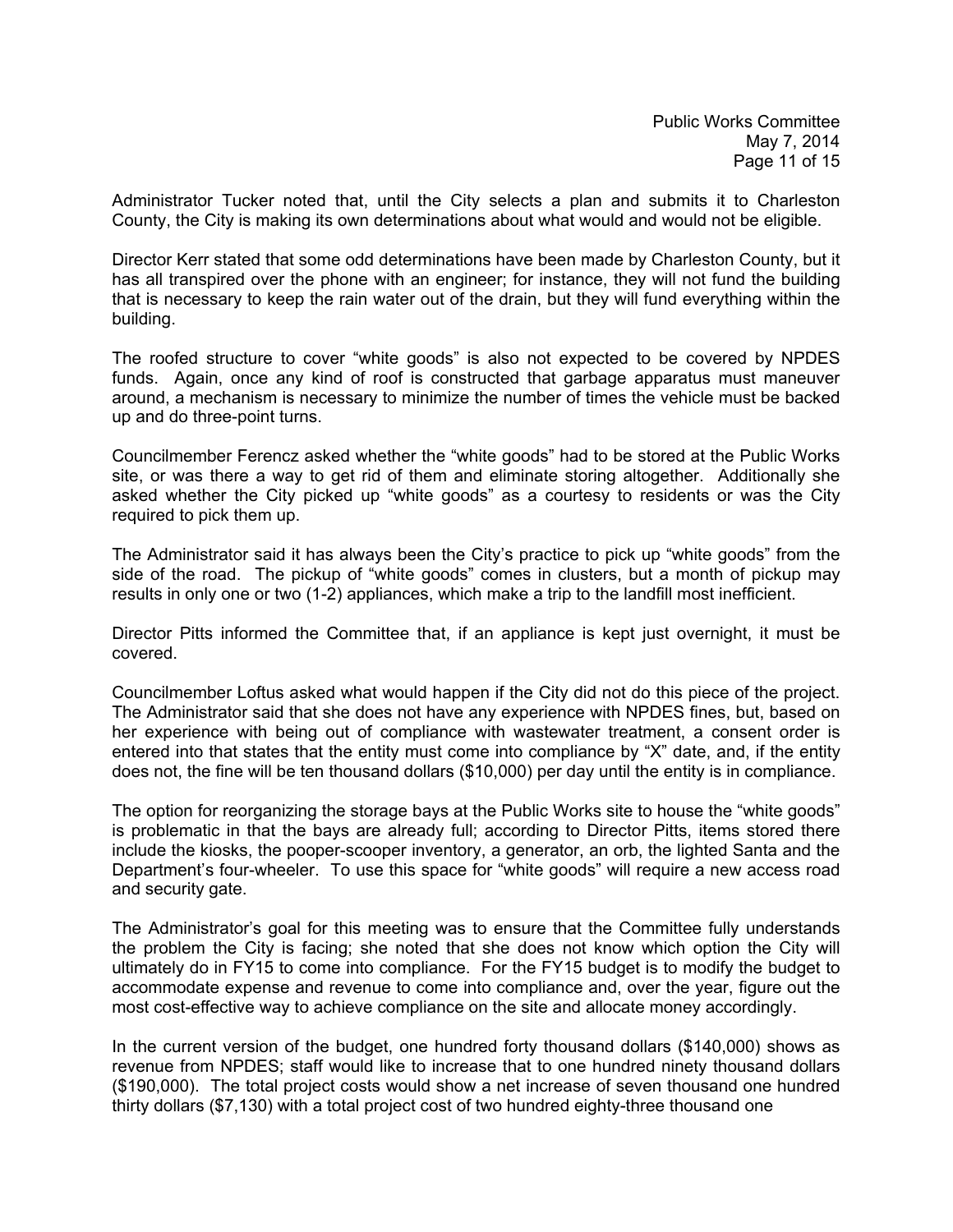hundred thirty dollars (\$283,130). This amount accommodates the roof structures, the reconfiguration and the drainage of the runoff. Money in the budget now will be re-classed to this effort as follows:

- Capital Projects Grant Income indicated as \$140,000 will increase to \$190,000;
- Public Works Capital Outlay will increase to \$347,463;
- General Government Capital Outlay will be reduced from \$42,000 to zero;
- Capital Budget, General Government Special Projects for land improvements at 1301 Palm will be reduced from \$42,000 to zero;
- Capital Budget, Public Works Special Projects for parking, configuration and safety improvements for 1301/1303 Palm will be reduced from \$44,000 to zero; and
- Capital Budget, Public Works Special Projects will increase to \$283,130.

#### **MOTION: Chair Ward moved to the FY15 budget changes as detailed above; Councilmember Loftus seconded.**

Councilmember Ferencz asked whether the Administrator thought this project would be completed in FY15, and the Administrator said that she wanted to complete it in that timeframe.

Administrator Tucker was reminded that the site will need to be disturbed again in 2017 to replace the underground storage tanks. Councilmember Loftus asked if this project could be delayed so that the site is only disturbed once.

The Administrator repeated that none of the NPDES people at Charleston County has been able to tell staff how much risk the City is exposed to by continuing the bad habits. In addition, the Administrator commented that, if this project is delayed, she cannot guarantee that the City will not have a compliance problem.

Chair Ward repeated that NPDES inspectors could show up tomorrow – that is the unknown, or the inspectors could never show up.

Councilmember Loftus asked whether the City had ever been cited; Administrator Tucker responded that the City has not been cited for NPDES non-compliance.

Councilmember Loftus suggested that the City contact Charleston County to share with them the facts that the City would prefer to delay the necessary work at the Public Works site until 2017 when the site will have to be disturbed to replace the underground storage tanks; the two (2) projects could be rolled into one major project.

Administrator Tucker stated that the City's plan will not matter to the NPDES auditors because the truth is that the City is out of compliance and has been put on notice that it is out of compliance. If they are of a mind to fine the City, the reasons behind the City's delaying the work may not matter. The Administrator added that the City should weigh the rightness of continuing to put these pollutants into Hamlin Creek now that the City has been made aware that it is doing something harmful to the environment.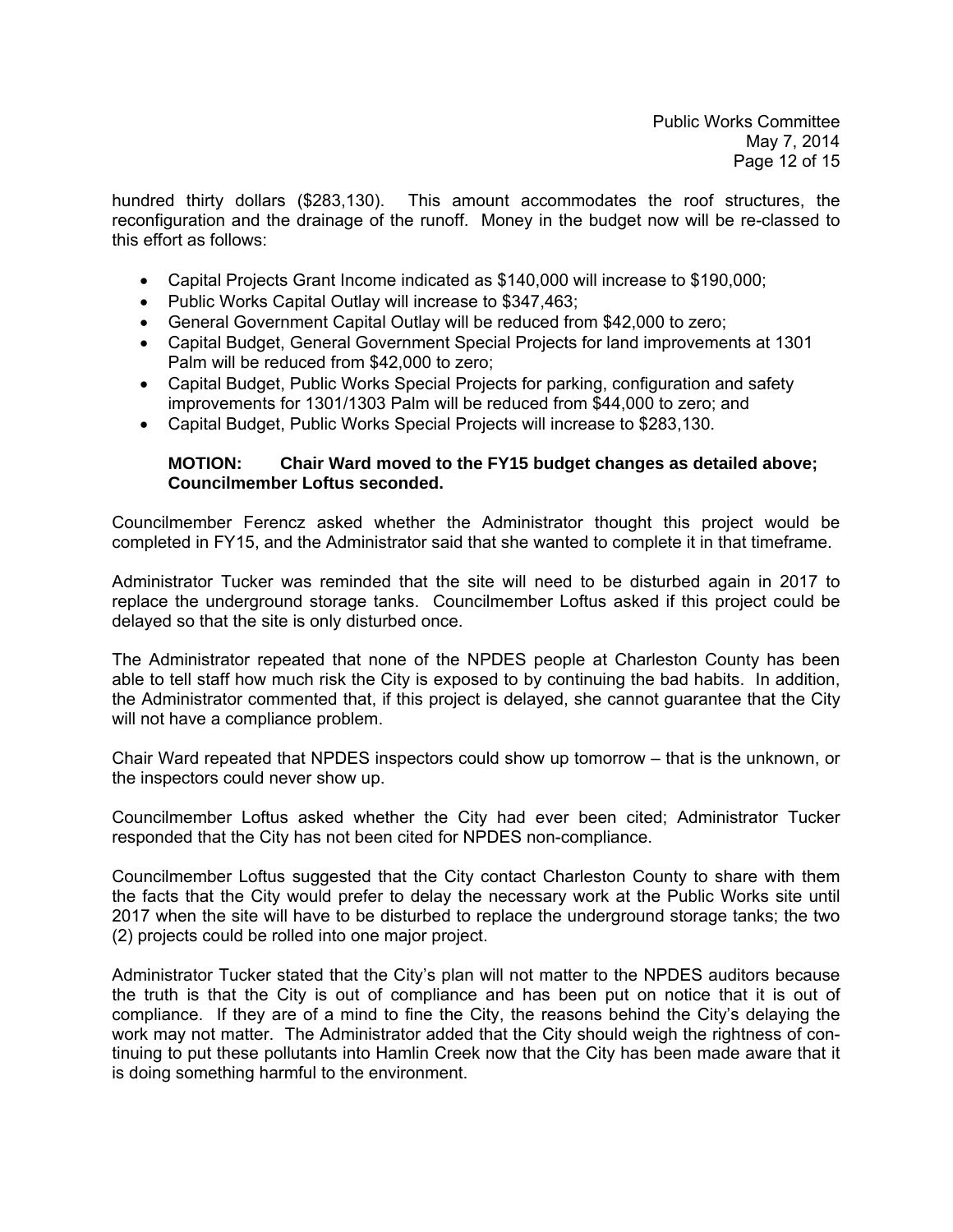The Administrator urged the Committee to leave this project in the FY15 budget; if it is possible to delay, the City will, but inclusion in the budget shows Council's intent to solve the problem.

#### **VOTE: The motion PASSED on a vote of 2 to 1 with Councilmember Ferencz casting the dissenting vote.**

## **C. Discussion of Timing of Palm Boulevard Drainage Crossing**

Administrator Tucker noted that Palm Boulevard is slated to be re-surfaced in the fall from 41<sup>st</sup> to  $57<sup>th</sup>$  Avenues. The drainage projects for which the City has design and permits will cross that section of Palm in two (2) places,  $45<sup>th</sup>$  Avenue and  $57<sup>th</sup>$  Avenue, which means that the road will be torn up soon after being re-surfaced. If it was the will of the Committee, the City could go forward with those two (2) crossings now, and they would be pipes to nowhere until the drainage project reaches that area. The crossing at  $45<sup>th</sup>$  Avenue and Palm Boulevard is at the main gate to Wild Dunes. The City received estimates from two (2) companies for each of the two (2) streets; they are as follows:

|         | 45 <sup>th</sup> Avenue | 57 <sup>th</sup> Avenue |
|---------|-------------------------|-------------------------|
| Paragon | \$50,800                | \$24,779                |
| Eadie's | 97,755                  | 29,410                  |

The Administrator reported that the City does have some money available; at the end of FY14, the City expects to have one hundred thirty-nine thousand sixty-eight dollars (\$139,068) in the reserve for drainage.

The point of this discussion has been to make the Committee aware of the situation and to determine if there was any interest from the Committee to move forward with one (1) or both projects.

Director Pitts explained that there is so much infrastructure in place under Palm Boulevard, such water and sewer lines, that will have to be relocated, driving the cost up.

Chair Ward suggested that the matter should be taken to all of Council to make a decision.

### **D. Update on Charleston County Recycling**

Administrator Tucker informed the Committee that the blue barrels have been ordered and are expected to arrive on Friday. As quickly as Public Works cuts out the top, drills holes in the bottom and puts the decals on them, they will be deployed.

Councilmember Loftus asked the status of educational materials for visitors and the rental companies. Assistant Dziuban reported that the County would not do a direct mailing for this initiative because the project was too small; therefore, the City will have to rely on the newsletter and website. According to the Assistant, the County will pay for signage at the marina redirecting people to the alternate locations on the island.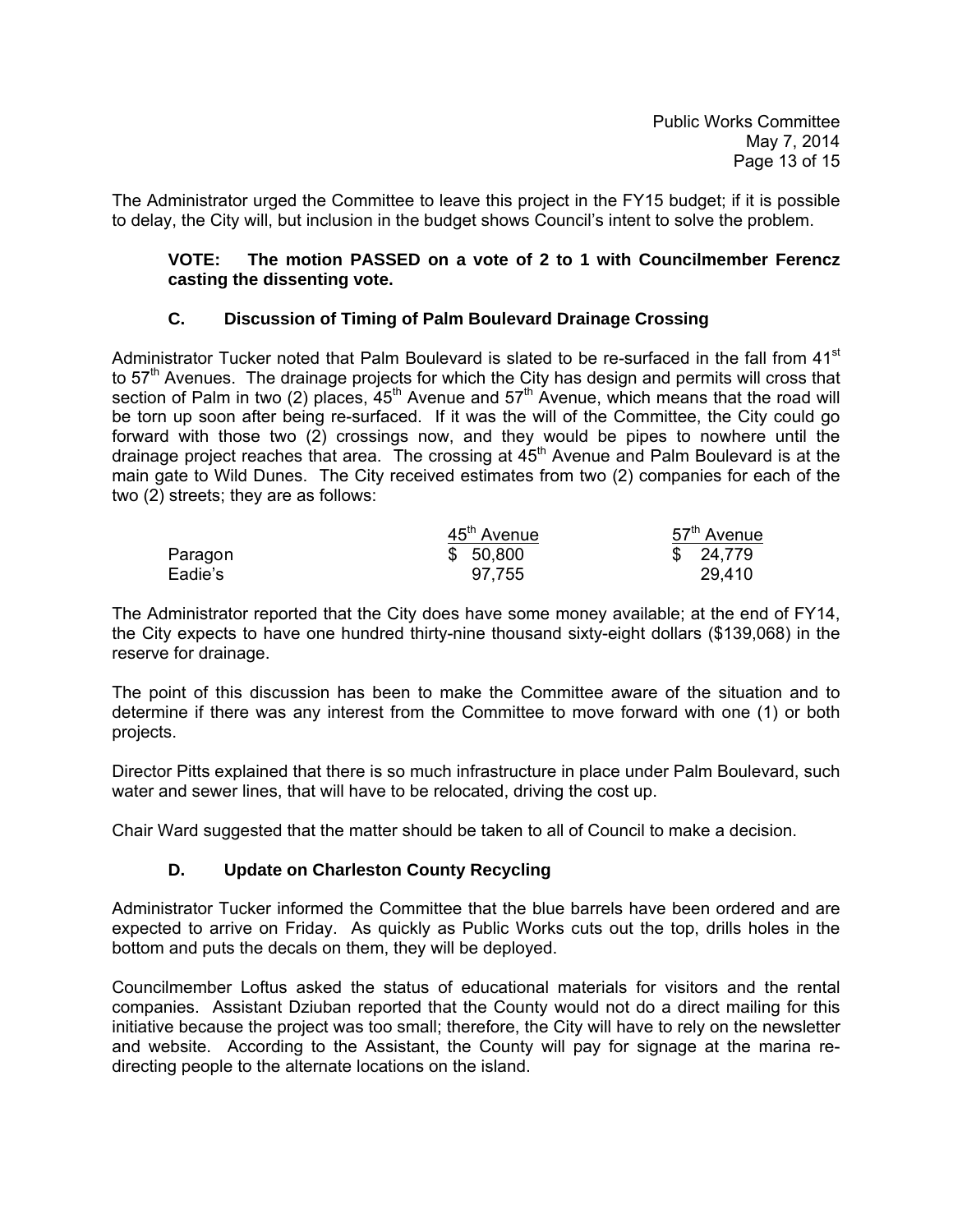Councilmember Loftus stated that he was not concerned about the island residents, but that renters need to be informed so that the program will be successful.

Assistant Dziuban noted that staff has created a flyer to distribute to the Wild Dunes Community Association, and it could easily be sent to the rental agencies as well.

Chair Ward suggested adding information about beach recycling to the rental placard when they are printed next.

## **E. Discussion of Front Beach Lighting**

The Administrator stated that she has a meeting next week with SCE&G person that handles the non-standard service clauses at Front Beach; when she requested meeting, she also asked that this person visit Front Beach after 9:00 p.m. to observe the situation to witness the particular areas that are dark and need additional lighting. Administrator Tucker expects the meeting to assess the area and for SCE&G to come back at a later date with their recommendation and cost estimates.

#### **6. New Business**

### **A. Consideration of 2014 Project Requests for CTC Funds**

Assistant Dziuban stated that the City deals with this task each year, and the opportunity to select the projects to request is given to both the Public Safety Committee and the Public Works Committee. The recommendations from the Public Safety Committee, in priority order, were Phase II drainage, handicapped parking at  $21<sup>st</sup>$  Avenue and bike paths from Breach Inlet to  $57<sup>th</sup>$ Avenue.

Administrator Tucker explained that the problem with the handicapped parking at  $21<sup>st</sup>$  Avenue is flooding; frequently the water gets so deep that the parking spaces are unusable. The Public Safety Committee changed the priority of the bike path initiative because they felt that the likelyhood of getting funding was slim and that small drainage project at  $21<sup>st</sup>$  Avenue might stand a better chance of getting funding.

Councilmember Loftus expressed his passion for bike paths on the island as a safety factor; he stated that he expects a tragedy will occur at some point with the cyclists on Palm Boulevard.

**MOTION: Chair Ward moved to approve the priority of CTC project requests**  be Phase II drainage, the handicapped parking drainage at 21<sup>st</sup> Avenue and the  **bike path from Breach Inlet to 57th Avenue; Councilmember Ferencz seconded and the motion PASSED on a vote of 2 to 1 with dissenting vote from Councilmember Loftus.** 

 **B. Contracts in Excess of \$10,000 –** None